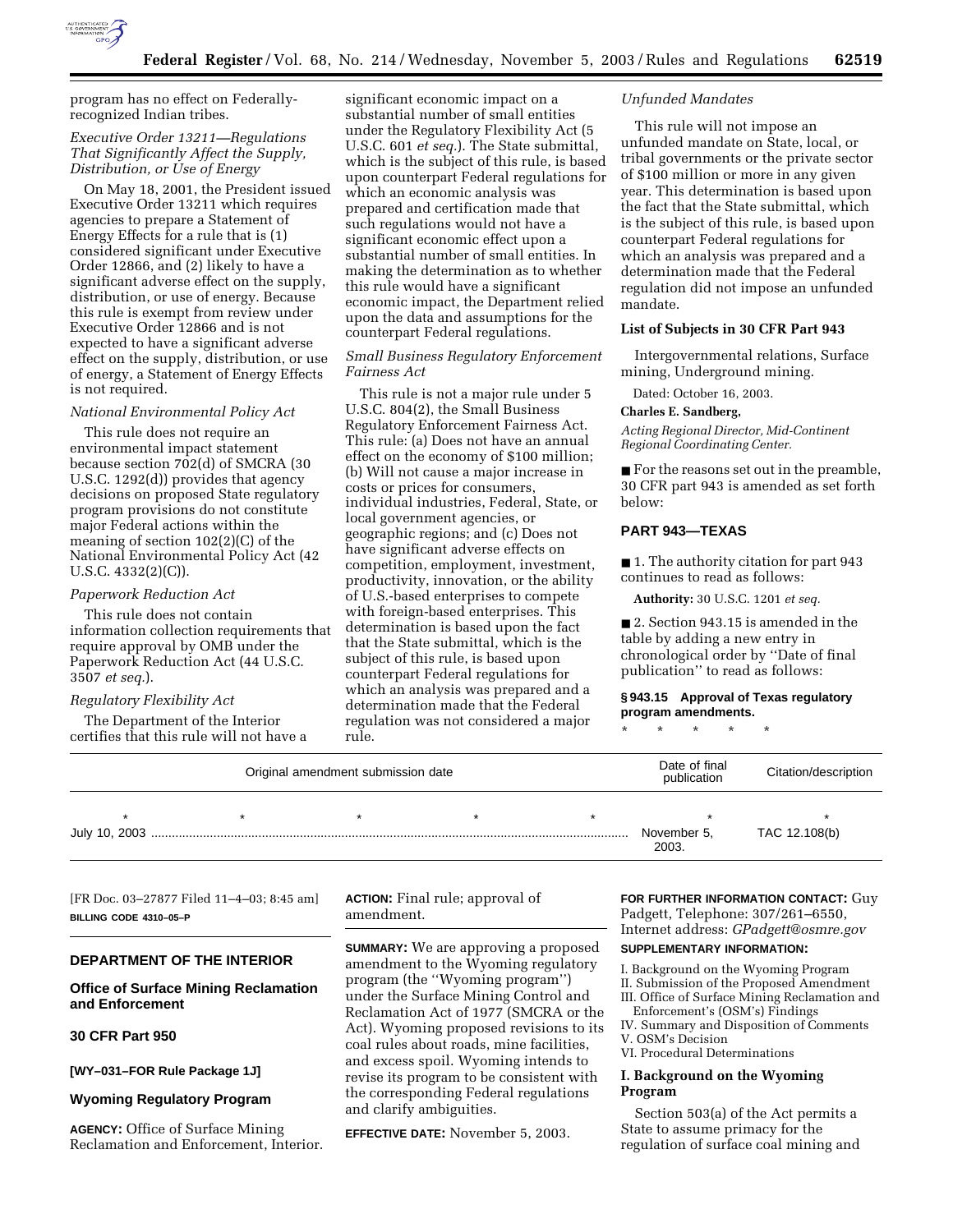reclamation operations on non-Federal and non-Indian lands within its borders by demonstrating that its State program includes, among other things, ''a State law which provides for the regulation of surface coal mining and reclamation operations in accordance with the requirements of this Act \* \* \*; and rules and regulations consistent with regulations issued by the Secretary pursuant to this Act.'' *See* 30 U.S.C.  $1253(a)(1)$  and  $(7)$ . On the basis of these criteria, the Secretary of the Interior conditionally approved the Wyoming program on November 26, 1980. You can find background information on the Wyoming program, including the Secretary's findings, the disposition of comments, and conditions of approval in the November 26, 1980, **Federal Register** (45 FR 78637). You can also find later actions concerning Wyoming's program and program amendments at 30 CFR 950.12, 950.15, 950.16, and 950.20.

### **II. Submission of the Proposed Amendment**

By letter dated November 28, 2002, Wyoming sent us an amendment to its program (Wyoming Rule Package 1J, Administrative Record No. WY–36–1) under SMCRA (30 U.S.C. 1201 *et seq.*). Wyoming sent the amendment in response to 30 CFR part 732 letters of February 21, 1990, and October 3, 1990 (Administrative Record Nos. WY–36–6 and WY–36–7), that we sent to Wyoming, and to include changes it made at its own initiative.

We announced receipt of the proposed amendment in the March 4, 2003, **Federal Register** (volume 68 FR No. 42, page 10193). In the same document, we opened the public comment period and provided an opportunity for a public hearing or meeting on the amendment's adequacy (Administrative Record No. WY–36–8). We did not receive any comments.

### **III. OSM's Findings**

Following are the findings we made concerning the amendment under SMCRA and the Federal regulations.

*A. Minor Revisions to Wyoming's Rules* 

Wyoming proposed minor wording, editorial, punctuation, grammatical, and recodification changes to the following previously-approved rules.

*Wyoming Coal Rules Chapter 1, Section 2(a), 2(b), Definitions.*

These State-initiated revisions are necessary to maintain consistent use of the term ''mine facilities.''

Because these changes are minor, we find that they will not make Wyoming's rules less effective than the corresponding Federal regulations.

*B. Revisions to Wyoming's Rules That Have the Same Meaning as the Corresponding Provisions of the Federal Regulations* 

Wyoming proposed revisions to the following rules containing language that is the same as or similar to the corresponding sections of the Federal regulations:

1. *Chapter 1, Section 2(ah), Definition of Existing Structure.*

2. *Chapter 1, Section 2(bu), Definition of Public Road.*

3. *Chapter 1, Section 2(bz), Definition of Road.*

4. *Chapter 2, Section 2(a)(v), 2(a)(v)(I)(1), 2(b)(iii) and 2(b)(xxi), Mine Safety and Health Administration Identification Number.* 

5. *Chapter 2, Section 2(b)(xix), Road Systems.*

6. *Chapter 4, Section 2(c)(i)(A), Topsoil Removal Exemption.*

7. *Chapter 4, Section 2(j), Roads.* 8. *Chapter 4, Section 2(j)(ii), Roads:* 

*General Performance Standards.* 9. *Chapter 4, Section 2(j)(iii), Roads-*

*Design and Construction.* 10. *Chapter 4, Section 2(j)(iii)(B),* 

*Primary Road-Fords.*

11. *Chapter 4, Section 2(j)(iii)(C)(I), Primary Road-Drainage Control.*

12. *Chapter 4, Section 2(j)(iii)(C)(I), Primary Road-Haul and Access Roads.*

13. *Chapter 4, Section 2(j)(iii)(C)(II), Primary Road-Drainage Pipes and Culverts.*

14. *Chapter 4, Section 2(j)(iii)(C)(III), Primary Road-Culverts.*

15. *Chapter 4, Section 2(j)(iii)(C)(V), Ditches.*

16. *Chapter 4, Section 2(j)(vii), Primary Road-Surface Water Runoff.*

17. *Chapter 4, Section 2(j)(viii); Exemptions Concerning Roads.* 18. *Chapter 4, Section 2(m); Removal* 

*and Reclamation of Mine Facilities.*

19. *Chapter 4, Section 2(n)(ii)(B)(2); minimizes additional contributions of suspended solids to streamflow outside of the permit area.*

20. *Chapter 4, Section 2(x); Utility Installation.*

21. *Chapter 12, Section 1(a)(v), Permitting Procedures.*

22. *Chapter 18, Section 3(c)(xvii), Section 3(d)(vi)(A), 3(d)(x), Permit Applications.*

Because these proposed rules contain language that is the same as or similar to the corresponding Federal regulations, we find that they are no less effective than the corresponding Federal regulations.

*C. Revisions to Rules That Are Not the Same as the Corresponding Provisions of the Federal Regulation* 

1. *Chapter 2, Section 2(a) and (b), Contents of an application for a surface* 

*coal mining permit (Chapter 2, Section 2(b)(iv)(G).* In its October 3, 1990, letter (follow up to its 30 CFR part 732 letter), OSM told Wyoming in E–2 that to be no less effective than the Federal rules, Wyoming's coal rules must require maps and cross sections for all roads, not just those deemed appropriate. Consequently, Wyoming proposes in this amendment to repeal Chapter 2, Section 2(b)(iv)(G)(item 5.a) and adopt Chapter 2, Section (b)(xix) to effectuate this change.

In addition, the Wyoming rule currently found at Chapter 2, Section  $2(b)(iv)(G)(I)$  is proposed for recodification as Chapter 2, Section 2(a)(i)(E) because it is more appropriate for this requirement regarding legal ownership to be under subsection (a) rather than (b).

Finally, with the repeal of subsection  $2(b)(iv)(G)$ , the rule that follows it as  $(H)$ must be renumbered as (G) to coincide with the numbering within this subsection. Moreover, the term ''buildings and structures'' is proposed to be repealed and replaced with ''mine facilities'' to maintain consistent use of the term ''mine facilities.'' These changes are no less effective than the Federal regulations.

2. *Chapter 2, Section 2(b)(i)(D)(V), Operation Plan: Maps and Plans.* The original Wyoming rule was not as detailed as its Federal counterpart regulations and was therefore disapproved by the OSM in a February 21, 1990, 30 CFR part 732 letter (Item E–4) to Wyoming. The proposed revised State rule is very similar to its Federal counterpart regulation at 30 CFR 780.14 and therefore is as effective as it.

3. *Chapter 4, Section 2(j)(iv), Roads-Location.* This rule change is simply to include the citations to the specific State hydrologic requirements as required by OSM's October 3, 1990, 30 CFR part 732 letter to Wyoming. Inclusion of the citations make the State rule no less effective than the Federal regulations.

4. *Chapter 4, Section 2(j)(iii)(D), Primary Road.* This rule change makes the State rule almost identical to its Federal counterpart which makes it no less effective than the Federal regulations.

5. *Chapter 4, Section 2(j)(v), Road Maintenance and Repair.* In order to be consistent with the Federal rules regarding road maintenance, Wyoming is proposing to revise its current Chapter 4 rules to read, ''A road shall be maintained to meet the performance standards of this Chapter.'' This does not include the Federal counterpart phrase at 30 CFR 816.150(e)(1), ''and any additional criteria specified by the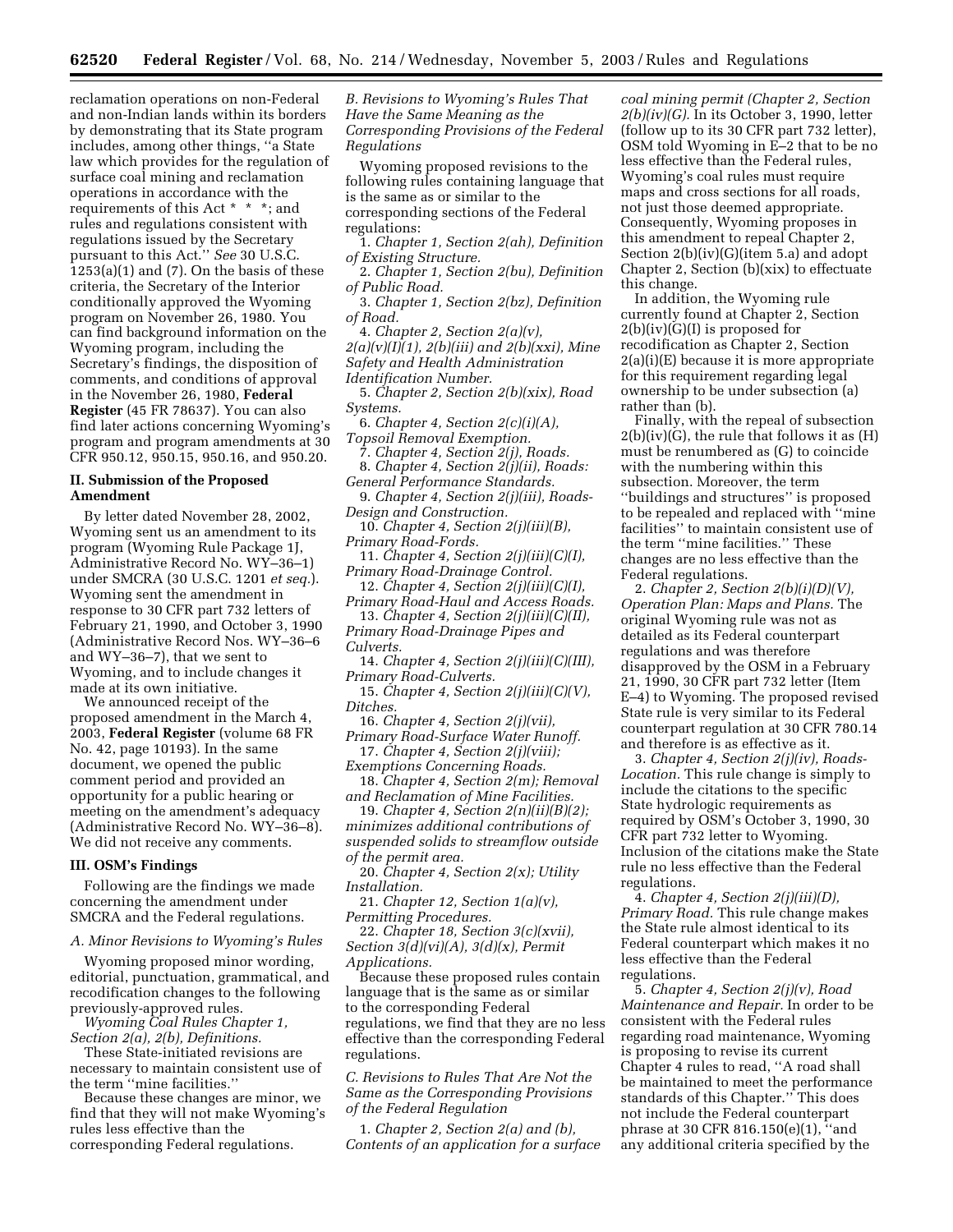regulatory authority'' because OSM did not require it. The rule is therefore no less effective than the Federal regulations.

6. *Chapter 4, Section 2(j)(vi), Road Reclamation.* In the February 21, 1990, 30 CFR part 732 letter (Item E–8) that OSM sent to Wyoming, OSM indicated that the State must adopt the Federal minimum standards for road reclamation. Consequently, Wyoming is proposing to adopt the counterpart Federal rules. However, the proposed adoption at Chapter 4, Section 2(j)(vi)(B) provides an alternative to operators regarding culverts in roadways that are being reclaimed. Rather than having to remove a culvert if it is not an approved part of the postmining land use, the operator can approach the Administrator about leaving the culvert buried in place for perpetuity. If an operator chooses this alternative, the operator will be required to provide a plan which will guarantee that there will not be any subsidence associated with the culvert in the future and that the culvert will be buried at a sufficient depth to prevent erosion (wash out) of the culvert. Offering operators a reasonable alternative to removing culverts in roadways, Wyoming's rule is no less effective that its Federal counterpart.

The proposed adoption at Chapter 4, Section  $2(i)(vi)(F)$  also mentions subsoil because Wyoming Coal Rules contain specific provisions regarding subsoil handling, which are not mentioned in the Federal counterpart rule. The proposed rule is therefore no less effective than the Federal regulations since it regulates more than the Federal provisions.

7. *Chapter 4, Section 2(c)(xi)(F), Temporary Overburden and Spoil Piles.* This rule is proposed for adoption to make it clear that temporary overburden or spoil piles also warrant the use of prudent location, design and construction practices in order to ensure the safety and stability of these temporary piles. OSM has determined that the proposed State rule does not conflict with the backfilling and grading requirements of 30 CFR 816.102. The proposed rule requires the use of prudent engineering practices to ensure safety and stability of any temporary stockpiles. Once mining is complete, material would be returned to the mined area and be subject to the general backfilling and grading or excess spoil disposal rules. The proposed rule is not inconsistent with the intent of SMCRA and is no less effective than the Federal regulations.

8. *Chapter 4, Section 2(c)(xi)(G), Excess Spoil.* This revision simply makes some minor word changes as well as reorganizes the existing excess spoil rules which had been previously approved by OSM. Therefore, the revision is no less effective than the Federal rules.

9. *Appendix A, Appendix IV, List of Threatened and Endangered Plant Species.* On its own initiative, Wyoming had attempted to keep this list, prepared by the U.S. Fish and Wildlife Service (FWS), up to date in this appendix. However, because this involved rulemaking and was a lengthy process, Wyoming attempted to simply refer the reader to the FWS office. This turned out to be in conflict with Wyoming Statute 16–3–103(h) and is therefore now proposed for removal. Since having the list in an appendix was a State initiative, removing it is does not affect the effectiveness of Wyoming's rules.

10. *Chapter 5, Section 7(a)(ii), Remining.* OSM asked Wyoming's Land Quality Division, in a March 31, 1986, **Federal Register** notice (51 FR 10827) to remove some language in Wyoming's rules that was less effective than the Federal counterpart regulations. The language in question was submitted to OSM on March 31, 1989, and was approved by OSM for removal in the July 25, 1990, **Federal Register** notice (55 FR30221). It is therefore acceptable to remove it from Wyoming's master list of outstanding disapprovals.

## *D. Revisions to Wyoming's Coal Rules With No Corresponding Federal Regulations*

1. *Chapter 4, Section 2(j)(i)(A), Roads.* Wyoming proposed this rule for repeal because it was cited by OSM in the November 26, 1986, **Federal Register** as being less effective than the Federal regulations. The Federal definition of ''surface coal mining activities'' includes all lands affected by the construction of new roads or use of existing roads to gain access to the site, not just those that are constructed or upgraded (which is what the current State rule says). In addition, Federal rules do not limit the inclusion of a road or railroad as being part of a permit area if they provide exclusive service to a particular operator (which is also what the current State rule says).

This current language is no longer necessary in the State rules with the adoption of the Federal definition of roads (which makes it clear that any ''surface corridor of affected land associated with travel by a land vehicle used \* \* \*" is considered a road. There is no distinction as to whether the road has been constructed or upgraded. If it is being used, it is considered to be part of a ''surface coal mining operation.''

Eliminating this State rule will make Wyoming's rule consistent with its Federal counterpart.

## **IV. Summary and Disposition of Comments**

#### *Public Comments*

We asked for public comments on the amendment (Administrative Record No. WY–36–5), but did not receive any.

### *Federal Agency Comments*

Under 30 CFR 732.17(h)(11)(i) and section 503(b) of SMCRA, we requested comments on the amendment from various Federal agencies with an actual or potential interest in the Wyoming program (Administrative Record No. WY–36–5). No comments were received.

## *Environmental Protection Agency (EPA) Concurrence and Comments*

Under 30 CFR 732.17(h)(11)(i) and (ii), we are required to get concurrence from EPA for those provisions of the program amendment that relate to air or water quality standards issued under the authority of the Clean Water Act (33 U.S.C. 1251 *et seq.*) or the Clean Air Act (42 U.S.C. 7401 *et seq.*).

Under 30 CFR 732.17(h)(11)(i), OSM requested comments on the amendment from EPA (Administrative Record No. WY–36–5). EPA did not respond to our request.

## *State Historic Preservation Officer (SHPO) and the Advisory Council on Historic Preservation (ACHP)*

Under 30 CFR 732.17(h)(4), we are required to request comments from the ACHP and SHPO on amendments that may have an effect on historic properties. On December 10, 2002, we requested comments on Wyoming's amendment (Administrative Record No. WY–36–3 and 4), but neither responded to our request.

### **V. OSM's Decision**

Based on the above findings, we approve Wyoming's November 28, 2002, amendment, as follows: Finding A, minor revisions to Wyoming's Coal Rules at Chapter 1, Section 2, 2(a), 2(b); Finding B, revisions to Wyoming's rules that have the same meaning as the corresponding provisions of the Federal regulations: finding B.1, Section 2(ah), definition of existing structure; finding B.2, Chapter 1, Section 2(bu), definition of public road; finding B.3, Chapter 1, Section 2(bz), definition of road; finding B.4, Chapter 2, Section 2(a)(v),  $2(a)(v)(I)(1), 2(b)(iii),$  and  $2(b)(xxi)$ , Mine Safety and Health Administration identification number; finding B.5, Chapter 2, Section 2(b)(xix), road systems; finding B.6, Chapter 4, Section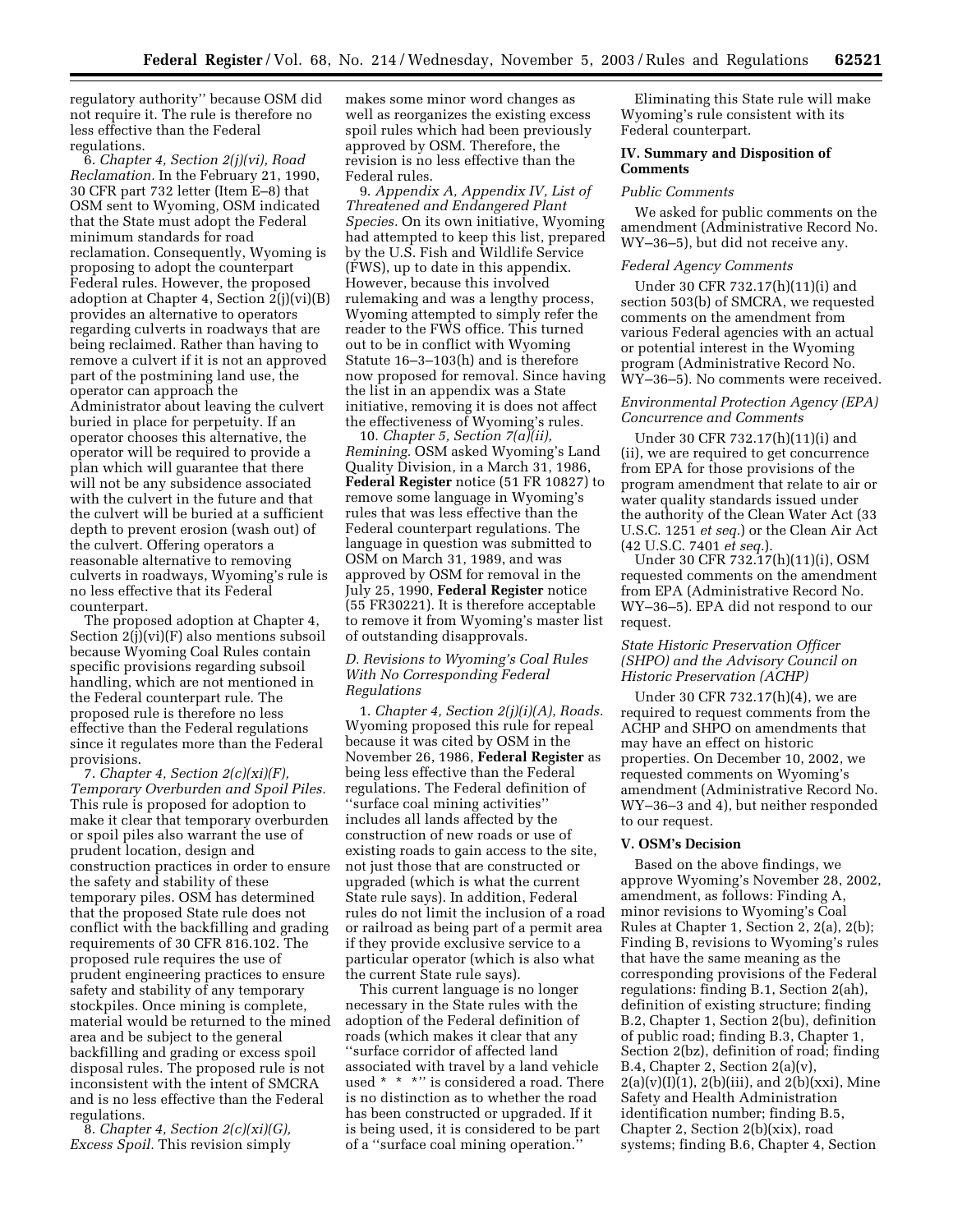2(c)(i)(A), topsoil removal exemption; finding B.7, Chapter 4, Section 2(j), roads; finding B.8, Chapter 4, Section 2(j)(ii), roads: general performance standards; finding B.9, Chapter 4, Section 2(j)(iii), roads-design and construction; finding B.10, Chapter 4, Section 2(j)(iii)(B), primary road-Fords; finding B.11, Chapter 4, Section 2(j)(iii)(C)(I), primary road-drainage control; finding B.12, Chapter 4, Section 2(j)(iii)(C)(I), primary road-haul and access roads; finding B.13, Chapter 4, Section 2(j)(iii)(C)(II), primary roaddrainage pipes and culverts; finding B.14, Chapter 4, Section  $2(j)(iii)(C)(V)$ , drainage ditches; finding B.15, Chapter 4, Section 2(j)(iii)(C)(III), primary roadculverts; finding B.16, Chapter 4, Section 2(j)(vii), primary road-surface water runoff; finding B.17, Chapter 4, Section 2(j)(viii), exemptions concerning roads; finding B.18, Chapter 4, Section 2(m), removal and reclamation of mine facilities; finding B.19, Chapter 4, Section  $2(n)(ii)(B)(2)$ , minimizes additional contributions of suspended solids to streamflow outside of the permit area; finding B.20, Chapter 4, Section 2(x), utility installation; finding B.21, Chapter 12, Section 1(a)(v), permitting procedures; finding B.22, Chapter 18, Section 3(c)(xvii), Section  $3(d)(vi)(A)$ , Section  $3(d)(x)$ , permit applications; Finding C, revisions to rules that are not the same as the corresponding provisions of the Federal Regulations: finding C.1, Section 2(a) and (b), contents of an application for a surface coal mining permit (Chapter 2, Section 2(b)(iv)(G)); finding C.2, Chapter 2, Section  $2(b)(i)(D)(v)$ , Operation Plan: Maps and Plans; finding C.3, Chapter 4, Section 2(j)(iv), Roads-location; finding C.4, 2(j)(iii)(D), Primary Road; finding C.5, Chapter 4, Section 2(j)(v), road maintenance and repair; finding C.6, Chapter 4, Section 2(j)(vi), road reclamation; finding C.7, Chapter 4, Section 2(xi)(F), temporary overburden and spoil piles; finding C.8, Chapter 4, Section 2(c)(xi)(G), excess spoil; finding C.9, Appendix A, Appendix IV, list of Threatened and Endangered Plant Species; finding C.10, Chapter 5, Section 7(a)(ii), remining; finding D, revisions to Wyoming's Coal Rules with no corresponding Federal Regulations: finding D.1, Chapter 4, Section 2(j)(i)(A), roads.

We approve the rules as proposed by Wyoming with the provision that they be fully promulgated in identical form to the rules submitted to and reviewed by OSM and the public.

To implement this decision, we are amending the Federal regulations at 30 CFR Part 950, which codify decisions

concerning the Wyoming program. We find that good cause exists under 5 U.S.C. 553(d)(3) to make this final rule effective immediately. Section 503(a) of SMCRA requires that the State's program demonstrates that the State has the capability of carrying out the provisions of the Act and meeting its purposes. Making this regulation effective immediately will expedite that process. SMCRA requires consistency of State and Federal standards.

## *Effect of OSM's Decision*

Section 503 of SMCRA provides that a State may not exercise jurisdiction under SMCRA unless the State program is approved by the Secretary. Similarly, 30 CFR 732.17(a) requires that any change of an approved State program be submitted to OSM for review as a program amendment. The Federal regulations at 30 CFR 732.17(g) prohibit any changes to approved State programs that are not approved by OSM. In the oversight of the Wyoming program, we will recognize only the statutes, regulations and other materials we have approved, together with any consistent implementing policies, directives and other materials. We will require Wyoming to enforce only approved provisions.

### **VI. Procedural Determinations**

### *Executive Order 12630—Takings*

This rule does not have takings implications. This determination is based on the analysis performed for the counterpart Federal regulation.

### *Executive Order 12866—Regulatory Planning and Review*

This rule is exempted from review by the Office of Management and Budget (OMB) under Executive Order 12866 (Regulatory Planning and Review).

### *Executive Order 12988—Civil Justice Reform*

The Department of the Interior has conducted the reviews required by section 3 of Executive Order 12988 and has determined that this rule meets the applicable standards of subsections (a) and (b) of that section. However, these standards are not applicable to the actual language of State regulatory programs and program amendments because each program is drafted and promulgated by a specific State, not by OSM. Under sections 503 and 505 of SMCRA (30 U.S.C. 1253 and 1255) and the Federal regulations at 30 CFR 730.11, 732.15, and 732.17(h)(10), decisions on proposed State regulatory programs and program amendments submitted by the States must be based solely on a determination of whether the

submittal is consistent with SMCRA and its implementing Federal regulations and whether the other requirements of 30 CFR parts 730, 731, and 732 have been met.

# *Executive Order 13132—Federalism*

This rule does not have federalism implications. SMCRA delineates the roles of the Federal and State governments with regard to the regulation of surface coal mining and reclamation operations. One of the purposes of SMCRA is to ''establish a nationwide program to protect society and the environment from the adverse effects of surface coal mining operations.'' Section 503(a)(1) of SMCRA requires that State laws regulating surface coal mining and reclamation operations be ''in accordance with'' the requirements of SMCRA, and section 503(a)(7) requires that State programs contain rules and regulations ''consistent with'' regulations issued by the Secretary pursuant to SMCRA.

### *Executive Order 13175—Consultation and Coordination With Indian Tribal Governments*

In accordance with Executive Order 13175, we have evaluated the potential effects of this rule on Federallyrecognized Indian tribes and have determined that the rule does not have substantial direct effects on one or more Indian tribes, on the relationship between the Federal Government and Indian tribes, or on the distribution of power and responsibilities between the Federal government and Indian tribes. The rule does not involve or affect Indian tribes in any way.

## *Executive Order 13211—Regulations That Significantly Affect the Supply, Distribution, or Use of Energy*

On May 18, 2001, the President issued Executive Order 13211 which requires agencies to prepare a Statement of Energy Effects for a rule that is (1) considered significant under Executive Order 12866, and (2) likely to have a significant adverse effect on the supply, distribution, or use of energy. Because this rule is exempt from review under Executive Order 12866 and is not expected to have a significant adverse effect on the supply, distribution, or use of energy, a Statement of Energy Effects is not required.

### *National Environmental Policy Act*

This rule does not require an environmental impact statement because section 702(d) of SMCRA (30 U.S.C. 1292(d)) provides that agency decisions on proposed State regulatory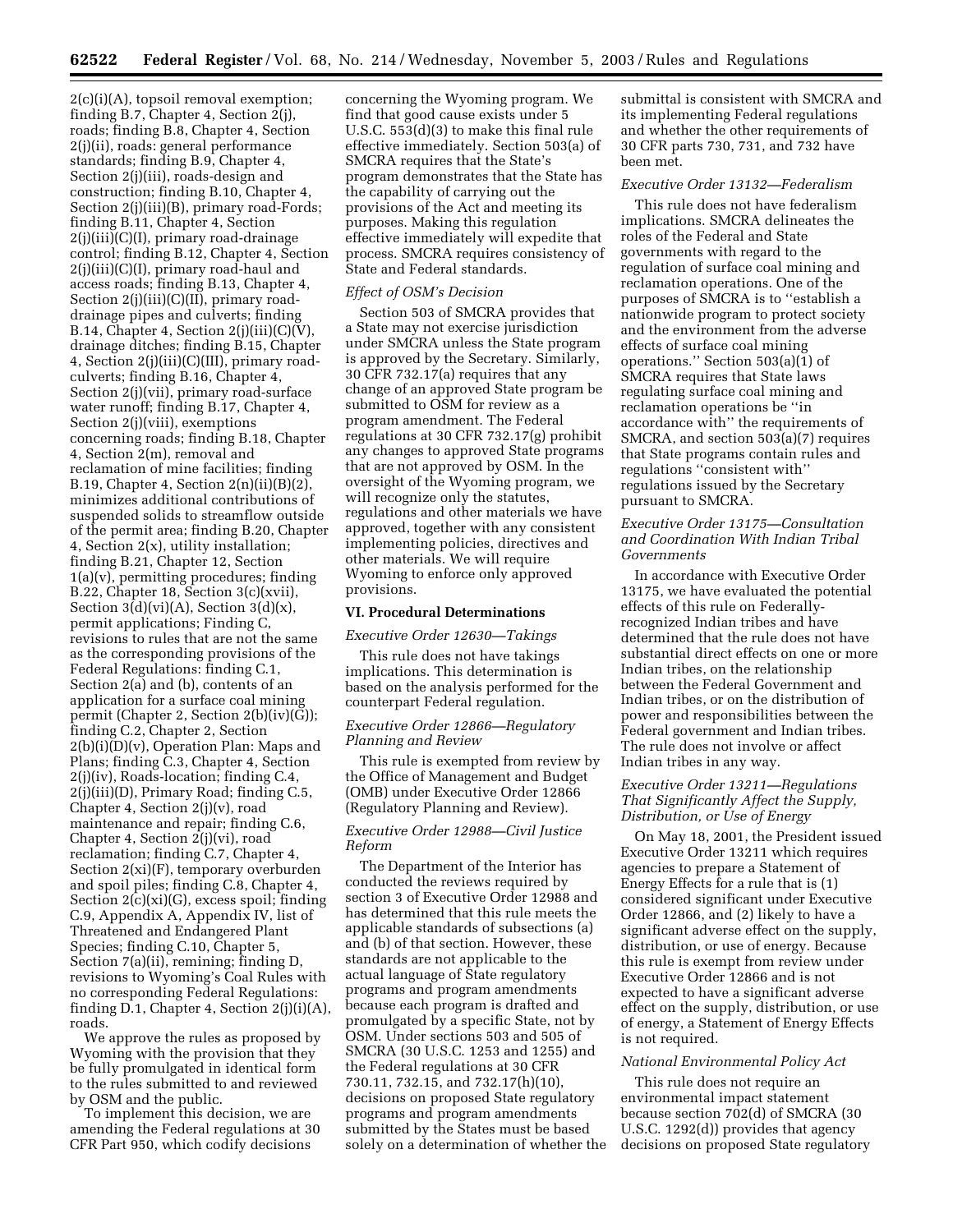program provisions do not constitute major Federal actions within the meaning of section 102(2)(C) of the National Environmental Policy Act (42 U.S.C. 4332(2)(C)).

## *Paperwork Reduction Act*

This rule does not contain information collection requirements that require approval by OMB under the Paperwork Reduction Act (44 U.S.C. 3507 *et seq.*).

### *Regulatory Flexibility Act*

The Department of the Interior certifies that this rule will not have a significant economic impact on a substantial number of small entities under the Regulatory Flexibility Act (5 U.S.C. 601 *et seq.*). The State submittal, which is the subject of this rule, is based upon counterpart Federal regulations for which an economic analysis was prepared and certification made that such regulations would not have a significant economic effect upon a substantial number of small entities. In making the determination as to whether this rule would have a significant economic impact, the Department relied upon the data and assumptions for the counterpart Federal regulations.

## *Small Business Regulatory Enforcement Fairness Act*

This rule is not a major rule under 5 U.S.C. 804(2), the Small Business Regulatory Enforcement Fairness Act. This rule: a. Does not have an annual effect on the economy of \$100 million; b. will not cause a major increase in costs or prices for consumers, individual industries, Federal, State, or local government agencies, or geographic regions; and c. does not have significant adverse effects on competition, employment, investment, productivity, innovation, or the ability of U.S. based enterprises to compete with foreign-based enterprises.

This determination is based upon the fact that the State submittal which is the subject of this rule is based upon counterpart Federal regulations for which an analysis was prepared and a determination made that the Federal regulation was not considered a major rule.

#### *Unfunded Mandates*

This rule will not impose an unfunded mandate on State, local, or tribal governments or the private sector of \$100 million or more in any given year. This determination is based upon the fact that the State submittal, which is the subject of this rule, is based upon counterpart Federal regulations for which an analysis was prepared and a determination made that the Federal regulation did not impose an unfunded mandate.

### **List of Subjects in 30 CFR Part 950**

Intergovernmental relations, Surface mining, Underground mining.

Dated: September 30, 2003.

#### **Allen D. Klein,**

*Regional Director, Western Regional Coordinating Center.*

■ For the reasons set out in the preamble, 30 CFR part 950 is amended as set forth below:

### **PART 950—WYOMING**

■ 1. The authority citation for part 950 continues to read as follows:

**Authority:** 30 U.S.C. 1201 *et seq.*

### **§ 950.12 [Amended]**

■ 2. Section 950.12 is amended by removing and reserving paragraph (a)(8).

■ 3. Section 950.15 is amended in the table by adding a new entry in chronological order by date of final publication to read as follows:

## **§ 950.15 Approval of Wyoming regulatory program amendments.**

\* \* \* \* \*

| Original amendment submission date | Date of final<br>publication | Citation/description                                                                                                                                                                                                                                                                                                                                                                                                                                                                                                                                                                                                                                                                                                                                                                                                                                                                                                                                |  |  |
|------------------------------------|------------------------------|-----------------------------------------------------------------------------------------------------------------------------------------------------------------------------------------------------------------------------------------------------------------------------------------------------------------------------------------------------------------------------------------------------------------------------------------------------------------------------------------------------------------------------------------------------------------------------------------------------------------------------------------------------------------------------------------------------------------------------------------------------------------------------------------------------------------------------------------------------------------------------------------------------------------------------------------------------|--|--|
| $\star$                            | $\star$                      | $\star$<br>$\star$<br>$^\star$                                                                                                                                                                                                                                                                                                                                                                                                                                                                                                                                                                                                                                                                                                                                                                                                                                                                                                                      |  |  |
| November 28, 2002<br>              | November 5,<br>2003.         | Chap. 1, Section 2, 2(a), 2(b)<br>Chap. 1, Section 2(ah)<br>Chap. 1, Section 2(bu)<br>Chap. 1, Section 2(bz)<br>Chap. 2, Section $2(a)$ and $(b)$<br>Chap. 2, Section $2(a)(v)$ ,<br>$2(a)(v)(l)(1), 2(b)(iii)$ and $2(b)(xxi)$<br>Chap. 2, Section 2(b)(i)(D)(V)<br>Chap. 2, Section $2(b)(iv)(G)$<br>Chap. 2, Section $2(b)(xix)$<br>Chap. 4, Section $2(c)(i)(A)$<br>Chap. 4, Section $2(c)(xi)(F)$<br>Chap. 4, Section $2(c)(xi)(G)$<br>Chap. 4, Section 2(j)<br>Chap. 4, Section $2(i)(i)(A)$<br>Chap. 4, Section 2(j)(ii)<br>Chap. 4, Section 2(j)(iii)<br>Chap. 4, Section 2(j)(iii)(B)<br>Chap. 4, Section $2(j)(iii)(C)(I)$<br>Chap. 4, Section $2(i)(iii)(C)(II)$<br>Chap. 4, Section $2(i)(iii)(C)(III)$<br>Chap. 4, Section $2(i)(iii)(C)(v)$<br>Chap. 4, Section $2(i)(iii)(D)$<br>Chap. 4, Section $2(i)(iv)$<br>Chap. 4, Section $2(i)(v)$<br>Chap. 4, Section 2(j)(vi)<br>Chap. 4, Section 2(j)(vii)<br>Chap. 4, Section 2(i)(viii) |  |  |